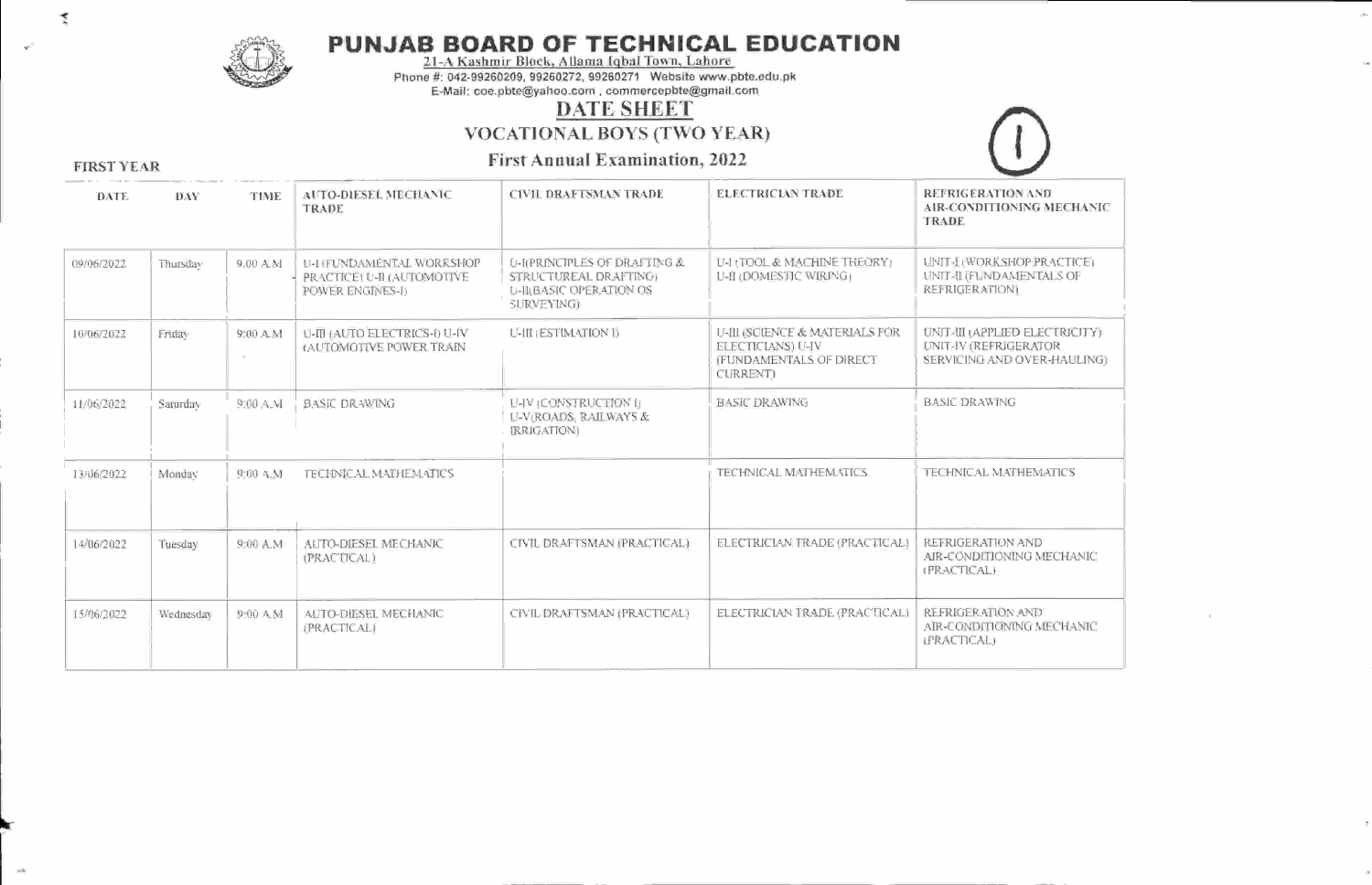!

#### FIRSTYEAR  $\frac{2\pi}{3}$  .

| DATE       | DAY       | TIME      | <b>GENERAL FITTER TRADE</b>                       | <b>MACHINIST TRADE</b>                               | MECHANICAL DRAFTSMAN<br>TRADE                              | <b>RADIO &amp; TELEVISION</b><br><b>SERVICING TRADE</b>  |
|------------|-----------|-----------|---------------------------------------------------|------------------------------------------------------|------------------------------------------------------------|----------------------------------------------------------|
| 09/06/2022 | Thursday  | 9.00 A.M  | UNIT   & II                                       | U-H (BENCH WORK) U-II<br>(MEASURING TOOLS)           | UNIT-II (STRENGTH OF<br><b>MATERIALS I)</b>                | <b>LEI (VACUUM TUBE CIRCUITS)</b>                        |
| 10/06/2022 | Friday    | 9:00 A.M  | UNIT III & IV                                     | U-III (MACHINE TOOLS)<br><b>U-IV(METAL JOINTING)</b> | <b>U-III (MACHINE TOOLS I)</b><br>U-IVIMACHINE ELEMENTS II | <b>U-II (RADIO RECEIVER CIRCUITS)</b>                    |
| 11/06/2022 | Saturday  | 9:00 A.M. | <b>BASIC DRAWING</b>                              | <b>BASIC DRAWING</b>                                 | UNIT-I ITECHNICAL DRAWING IT                               | <b>BASIC DRAWING</b>                                     |
| 13/06/2022 | Monday    | 9:00 A M  |                                                   | TECHNICAL MATHEMATICS                                |                                                            | TECHNICAL MATHEMATICS                                    |
| 14/06/2022 | Tuesday   | 9:00 A.M  | <b>GENERAL FILTER TRADE</b><br><b>(PRACTICAL)</b> | MACHINISTS TRADE (PRACTICAL)                         | MECHANICAL DRAFTSMAN<br>(PRACTICAL)                        | RADIO & TELEVISION SERVICING<br>TRADE (PRACTICAL)        |
| 15/06/2022 | Wednesday | 9.00 A M  | <b>GENERAL FITTER TRADE</b><br><b>PRACTICALT</b>  | MACHINISTS TRADE (PRACTICAL)                         | MECHANICAL DRAFTSMAN<br>(PRACTICAL)                        | RADIO & TELEVISION SERVICING<br><b>TRADE (PRACTICAL)</b> |

Ò (MUHAMMAI) (MUHAMMAD MUNAWAR HOSSAIN)<br>
CONTROLLER OF EXAMINATIONS<br>
PUNJAB BOARD OF TECHNICAL EDUCATION<br>
LAHORE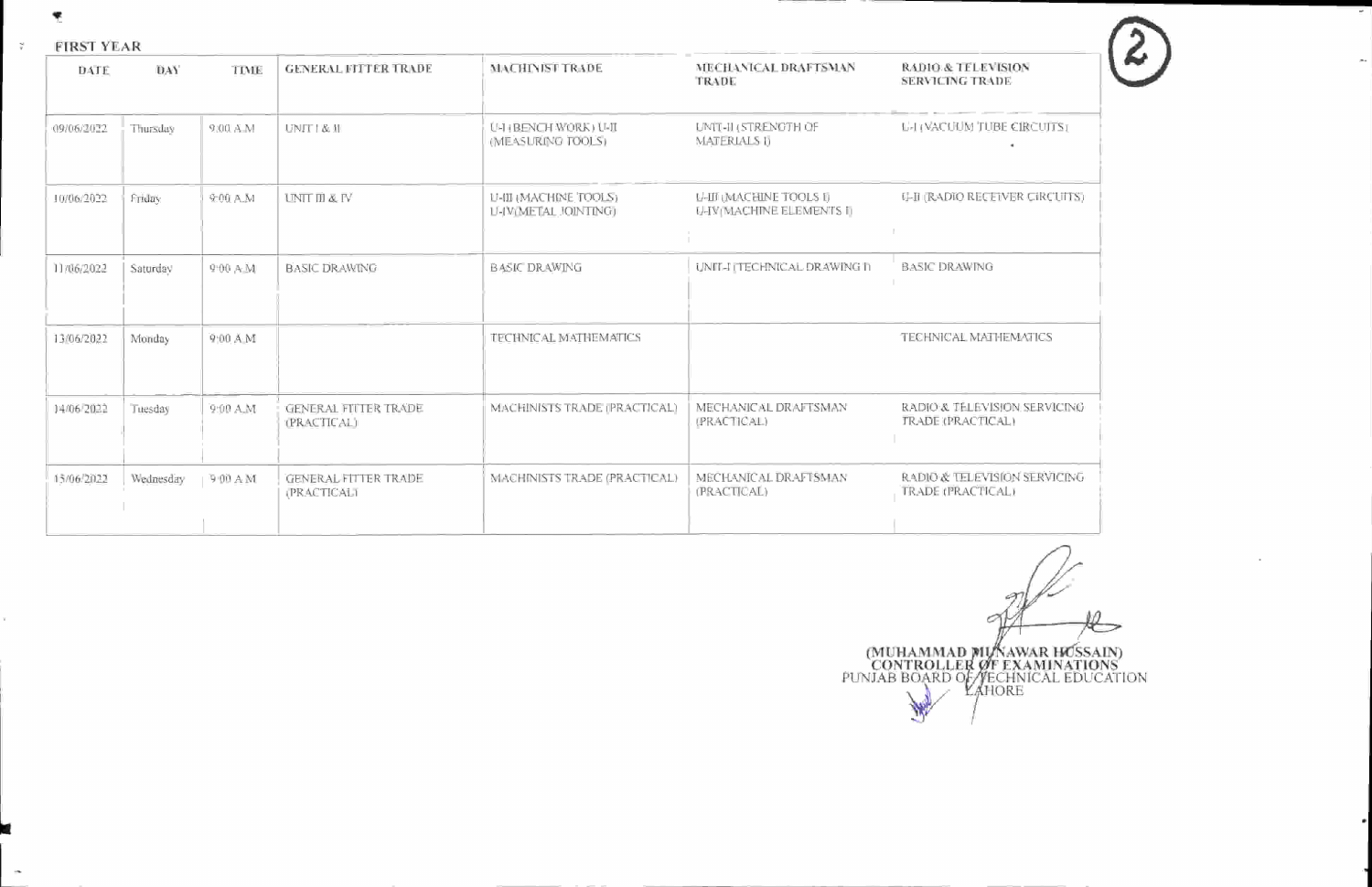

PUNJAB BOARD OF TECHNICAL EDUCATION<br>21-A Kashmir Block, Allama Iqbal Town, Lahore

Phone #: 042-99260209, 99260272, 99260271 Website www.pbte.edu.pk

E-Mail: coe.pbte@yahoo.com, commercepbte@gmail'com

## DATE SHEET

vocATIoNAL BOYS (TWO YEAR)

## First Annual Examination, <sup>2022</sup> SECOND YEAR

| DATE       | DAY.     | TIME      | AUTO-DIESEL MECHANIC TRADE                                                           | CIVIL DRAFTSMAN TRADE                                                                                                              | ELECTRICIAN TRADE                                                                                     | <b>GENERAL FUTER TRADE</b>                   |
|------------|----------|-----------|--------------------------------------------------------------------------------------|------------------------------------------------------------------------------------------------------------------------------------|-------------------------------------------------------------------------------------------------------|----------------------------------------------|
| 09/06/2022 | Thursday | 1:30 P.M  | U-V (AUTOMOTIVE<br>ENGINES-II)U-VI(AUTO ELECTICS-II)                                 | <b>U-VI(ARCHITECTURAL DRAFTING.</b><br>TRACING & BLUE PRINTING &<br>ELECTRICAL INSTALLATION IN<br>BUILDING) U-VII(CONSTRUCTION II) | <b>U-V(FUNDAMENTALS OF</b><br>ALTERNATING CURNENT)                                                    | <b>UNIT V &amp; VI</b>                       |
| 10/06/2022 | Friday   | 2:30 P.M  | U-VII (DIESEL ENGINE REPAIR &<br>MAINTENANCE)                                        | U-VIII (ESTIMATION II) U-IX<br>(REPORT WRITING)                                                                                    | U-VI (INDUSTRIAL WIRING) U-VII<br>(SIMPLE ELECTRONICS AND<br><b>ELECTRICAL COMMUNICATION)</b>         | <b>UNIT VII &amp; VIII</b>                   |
| 11/06/2022 | Saturday | 1:30 P.M  | U-VIII(SUSPENSION, STEERING &<br><b>BRAKES: U-IX(AUTOMOTIVE</b><br>TROUBLE SHOOTING) | U-X (APPLIED MECHANICS &<br>STRENGTH OF MATERIAL) U-XI<br>REINFORCED CEMENT CONCRETE)                                              | U-VII(ELECTRICAL MACHINES)<br>U-IX (RECONDITIONING OF<br>ELECTRICAL MACHINES &<br><b>APPLIANCES</b> ) | <b>UNIT IX</b>                               |
| 16/06/2022 | Thursday | 9:00 A.M. | AUTO-DIESEL MECHANIC<br>(PRACTICAL)                                                  | CIVIL DRAFTSMAN TRADE<br>(PRACTICAL)                                                                                               | ELECTRICIAN TRADE-II<br>(PRACTICAL)                                                                   | <b>GENERAL FITTER TRADE</b><br>II(PRACTICAL) |
| 17/06/2022 | Friday   | 9.00 A M  | AUTO-DIESEL MECHANIC<br>(FRACTICAL)                                                  | CIVIL DRAFTSMAN TRADE<br>(PRACTICAL).                                                                                              | <b>FLECTRICIAN TRADE-II</b><br>(PRACTICAL)                                                            | GENERAL FITTER TRADE<br><b>IMPRACTICAL)</b>  |